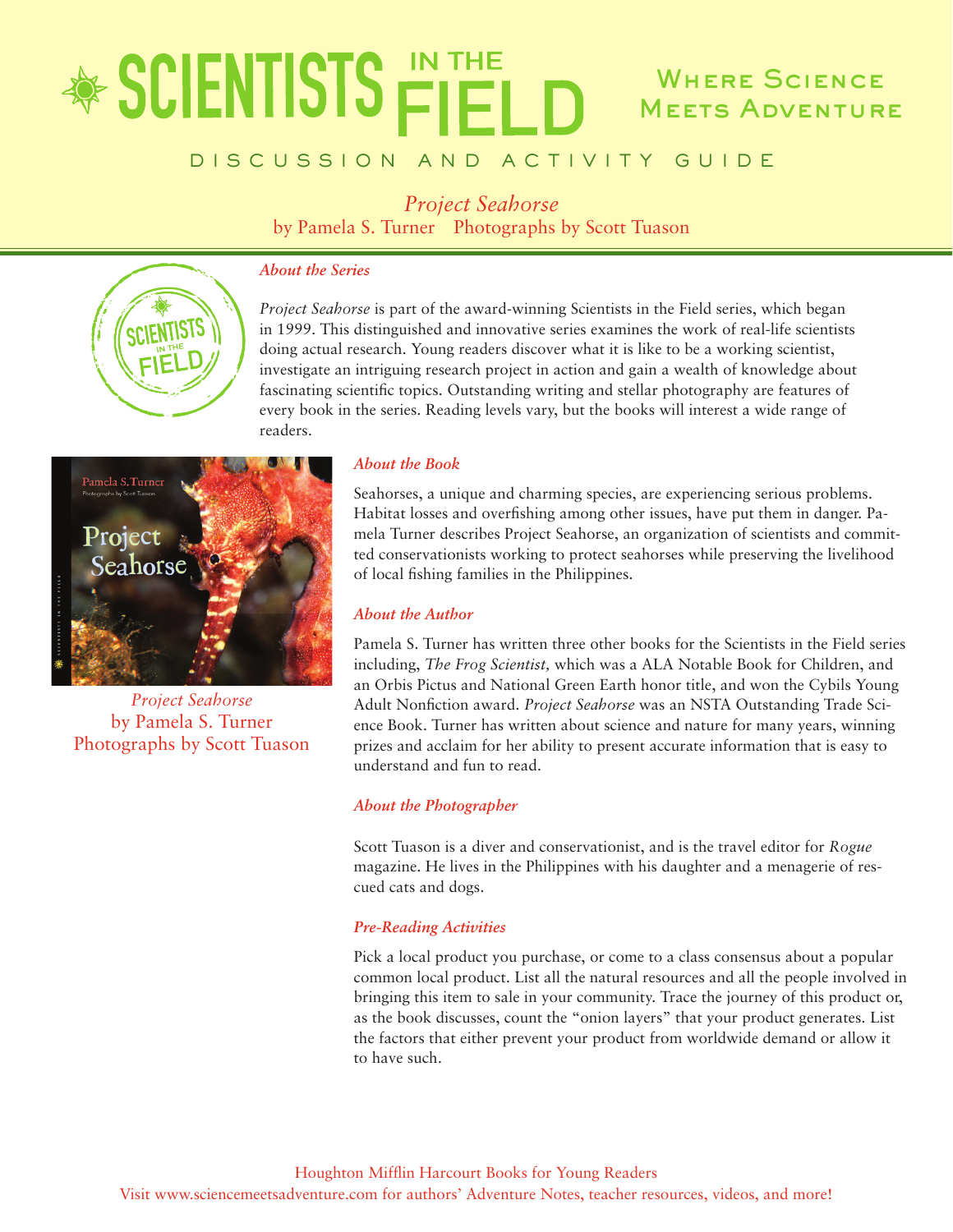# D I S C U S S I O N A N D A C T I V I T Y G U I D E Project seahorse by Pamela S. Turner Photographs by Scott Tuason

Think about projects you have done at home or school or in clubs. What steps were involved in completing your project? Look at this project or one in which you are very familiar. Write down the steps or factors that made this project successful or the steps that you would have taken to improve this project (or both).

### *Discussion Questions*

Define the word haven in personal terms. What is a haven, and how important is it for people or plants or animals? Can a haven include competing interests such as predator and prey?

Why is a carnivorous plant not an animal? Why is a coral polyp not a plant?

Speculate on the nature of your neighborhood, state, and country if human males gave birth to babies. What would be some of the more obvious changes we would notice?

What is the role of compromise when establishing environmental policy while trying to maintain economic viability? If it comes to being able to feed our families or protect a threatened species, how should government respond? What happens to people when a resource they depend upon is not protected, and then the resource disappears? Are there certain economic standards or environmental standards that should NOT be subject to compromise?

What sort of everyday actions have layers of impact that ripple through families, neighborhoods, cities, states, and countries, and out into the big wide world?

Shell shops around the country used to sell thousands of dried seahorses of all sizes (and some may still). How do people change long-standing traditions and habits? How would we begin to change habits in this country so that we no longer purchase elephant ivory, undersized seahorses, or jewelry made from threatened sea creatures?

Many animal collecting methods, such as trawling, gill nets, blast-fishing, and others have a high incidence of collateral damage, often killing many creatures that have little commercial value. What responsibility does government have for regulating the method of animal collection, and what

responsibility do we have as consumers of these products?

### *Applying and Extending Our Knowledge*

On page 10 we read, "*Not every fisher is willing to make this kind of sacrifice. Many still collect seahorses. There are fewer seahorses on this reef than there used to be because too many have been taken from the sea. Overfishing is a problem not just for seahorses but for many other kinds of fish.*" Seahorses are collected for medical reasons, for home aquarists, and for trinkets purchased by the tourist trade.

- Make a class or school inventory of all items that classmates wear, use, keep as pets, or consume that come from animals. Include food animals consumed. Try to be specific with the animals listed—list the kind of fish, reptile, or mollusk. Don't forget to include accessories, belts, shoes, jewelry, and other personal effects that may come from animals. Once this list is complete, graph the animals involved from the most common to the least common. Are any of the animals the class uses in danger? Prepare a presentation, either online or in poster form, summarizing your class findings.
- The quote above refers to the fisher Digoy releasing a seahorse that he has caught and could sell to put food on his family's table. It is clear that Digoy has sold other seahorses. Present an argument for both releasing and capturing this seahorse. The text does NOT provide any detail about the species, size, gender, or reasons for letting this seahorse go, which should factor into how the argument is formed.

#### Common Core Connection

CCSS.ELA-Literacy.W.7.1 Write arguments to support claims with clear reasons and relevant evidence.

CCSS.ELA-Literacy.W.7.7 Conduct short research projects to answer a question, drawing on several sources and generating additional related, focused questions for further research and investigation.

CCSS.ELA-Literacy.SL.7.5 Include multimedia components and visual displays in presentations to clarify claims and findings and emphasize salient points.

CCSS.ELA-Literacy.RH.6-8.7 Integrate visual information (e.g., in charts, graphs, photographs, videos, or maps) with other information in print and digital texts.

• Create a picture glossary of the forty different seahorses

### Houghton Mifflin Harcourt Books for Young Readers

Visit www.sciencemeetsadventure.com for authors' Adventure Notes, teacher resources, videos, and more!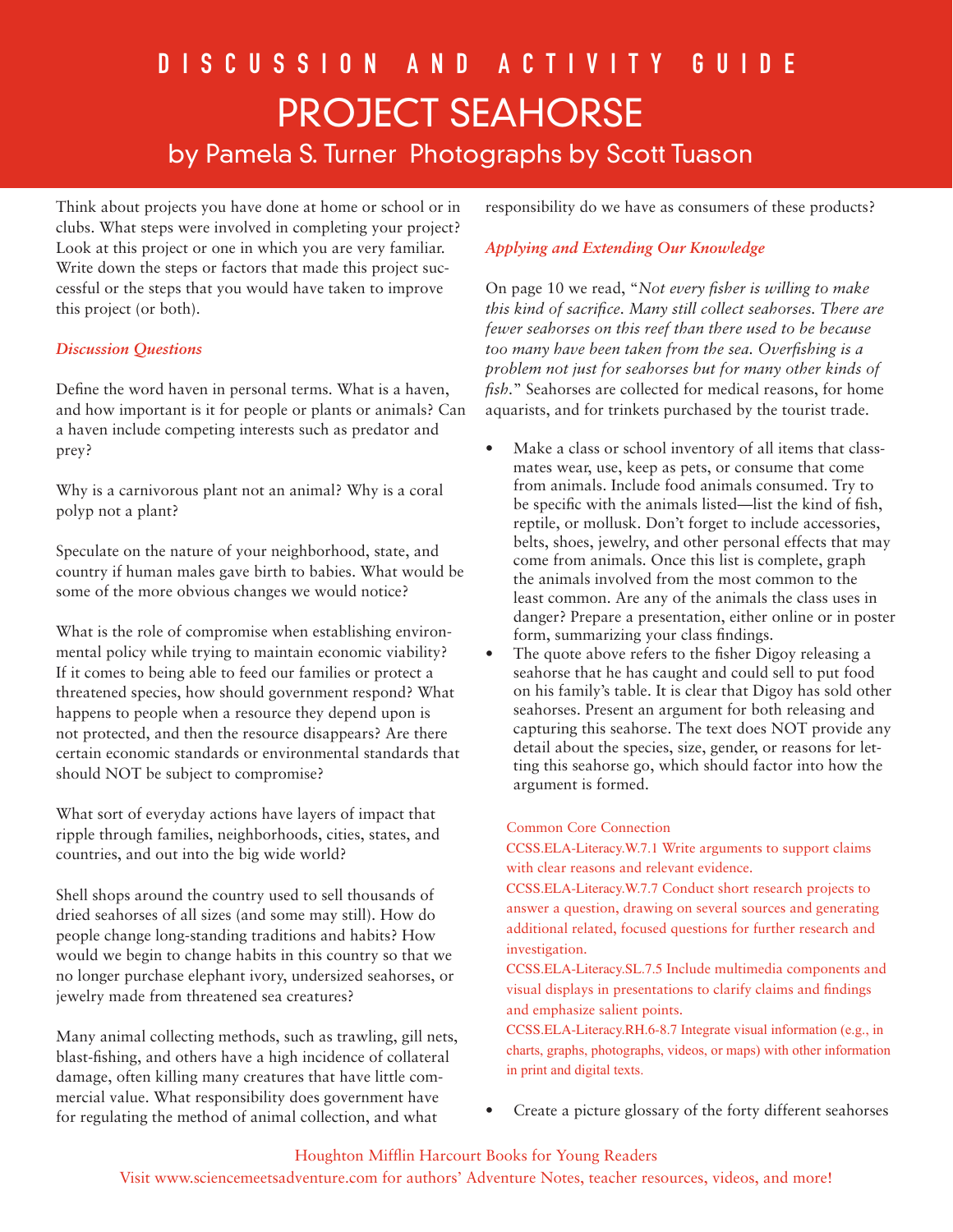found in the world (bonus points for finding forty and extra bonus points for finding more than forty).

- Indicate which ones are found in the area that Digoy lives.
- Include scientific name, common name, range, animal description, size range, habitat description, diet, and any noteworthy facts (about behavior or endangered status, etc.).
- In looking at the list of seahorses, which ones are most commonly found? Why is so little information available on some of the seahorse species?
- Pick several different species of seahorse and imagine they are in a horse race. Pretend that you are the sportscaster announcing the progress of the seahorses. Broadcast the race. Make sure to use physical descriptions of the various seahorses in your race to justify either their moving ahead or dropping back in the pack.

#### Common Core Connections

CCSS.ELA-Literacy.W.7.7 Conduct short research projects to answer a question, drawing on several sources and generating additional related, focused questions for further research and investigation.

CCSS.ELA-Literacy.SL.7.5 Include multimedia components and visual displays in presentations to clarify claims and findings and emphasize salient points.

CCSS.ELA-Literacy.RH.6-8.7 Integrate visual information (e.g., in charts, graphs, photographs, videos, or maps) with other information in print and digital texts.

CCSS.ELA-Literacy.RST.6-8.4 Determine the meaning of symbols, key terms, and other domain-specific words and phrases as they are used in a specific scientific or technical context relevant to grades 6–8 texts and topics.

CCSS.ELA-Literacy.SL.7.6 Adapt speech to a variety of contexts and tasks, demonstrating command of formal English when indicated or appropriate. (See grade 7 Language standards 1 and 3 here for specific expectations.) Photographs, videos, or maps with other information in print and digital texts.

On page 17 and 18 we learn that seahorses are collected and "sold live for public and home aquariums. Most would not live long: seahorses are very difficult to keep in captivity."

• Several aquariums around the country, such as the Monterey Bay Aquarium in California, the National Aquarium in Baltimore, and the Aquarium at Scripps Institution of Oceanography (among many others) are breeding

various species of seahorses. Contact one of these organizations that is keeping seahorses in captivity and ask for information on the challenge of keeping seahorses alive. Ask them their opinion on whether individuals should attempt to keep seahorses in their homes. Make sure to ask which species of seahorse each aquarium has experience trying to raise and if they think their efforts to raise seahorses in captivity help seahorses in the wild. Ask whether or not some species of seahorses cannot be raised in captivity. Present your communication to the class. There are many aquariums that keep seahorses; it may be possible for each student to contact a different aquarium, depending on the number of students in the class.

#### Common Core Connections

CCSS.ELA-Literacy.W.7.1b Support claim(s) with logical reasoning and relevant evidence, using accurate, credible sources and demonstrating an understanding of the topic or text. CCSS.ELA-Literacy.W.7.7 Conduct short research projects to answer a question, drawing on several sources and generating additional related, focused questions for further research and investigation.

CCSS.ELA-Literacy.W.7.9 Draw evidence from literary or informational texts to support analysis, reflection, and research. CCSS.ELA-Literacy.SL.7.4 Present claims and findings, emphasizing salient points in a focused, coherent manner with pertinent descriptions, facts, details, and examples; use appropriate eye contact, adequate volume, and clear pronunciation. CCSS.ELA-Literacy.SL.7.5 Include multimedia components and

visual displays in presentations to clarify claims and findings and emphasize salient points.

CCSS.ELA-Literacy.RST.6-8.1 Cite specific textual evidence to support analysis of science and technical texts.

The seahorse is described (page 20) as a "weird" animal. Part horse, part monkey, part kangaroo, and all fish, this creature does not seem to fit in any animal family. It lives in the ocean, wears a "suit of flexible armor," does not have scales, and swims oddly.

• Have students select three different animals from three different animal families. Combine favorite features of each animal to create an animal that is a fish, but one that has characteristics of the other three animals. Write a story, comic book, graphic novel, or series of annotated pictures showing what attributes your creation has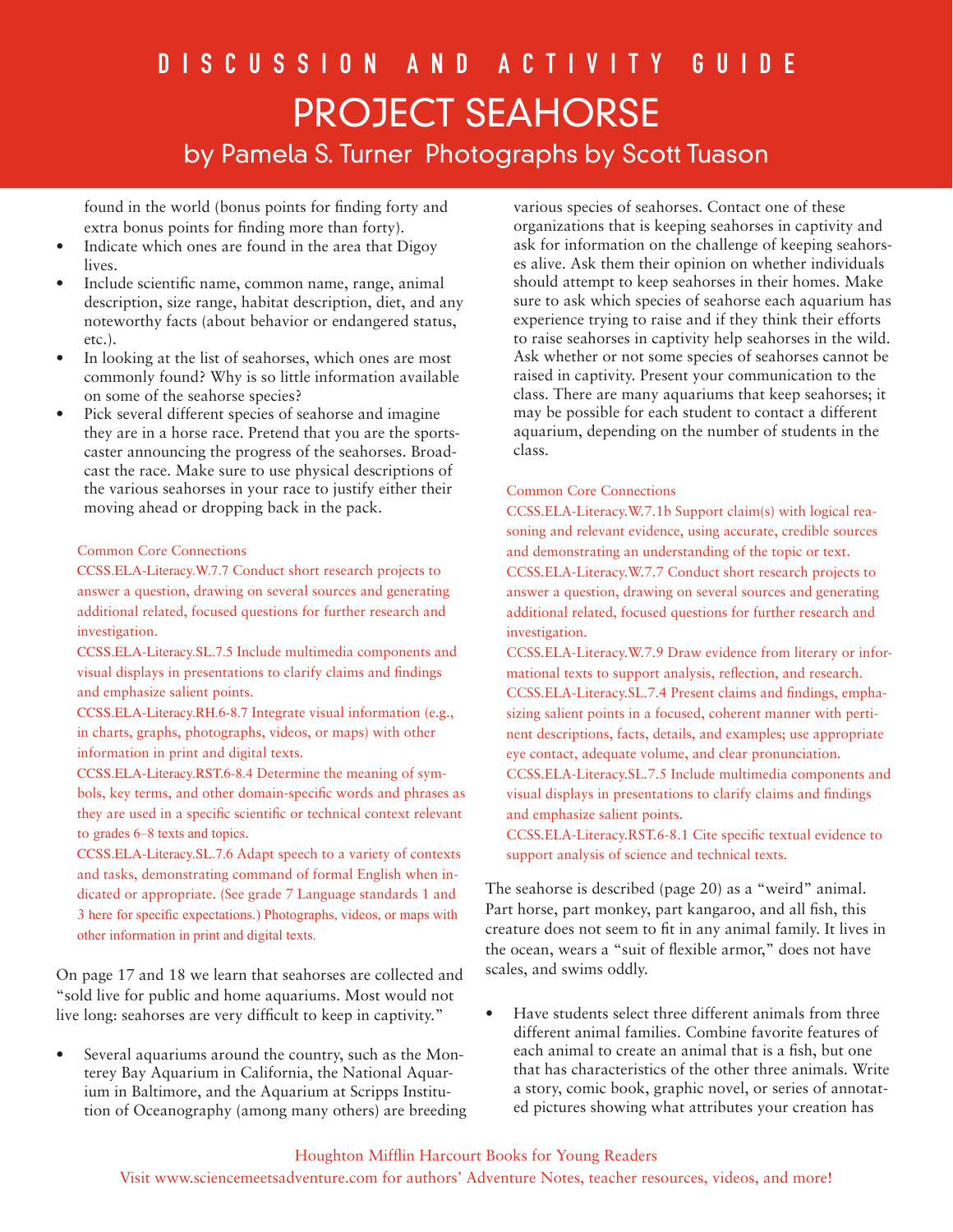# D I S C U S S I O N A N D A C T I V I T Y G U I D E Project seahorse by Pamela S. Turner Photographs by Scott Tuason

and how those abilities allow it to remain a fish that is able to survive.

- Using these three animals, create a diagram that shows how they are different and how they are similar to a fish.
- Seahorses are fish, but as the author says, they are very weird fish. Find an encyclopedia entry that has a diagram or picture with labels that defines for readers what we mean when we use the word fish. Replace the picture or diagram with a picture or drawing of a seahorse. Redo the labels and rewrite the entry to explain to readers why these animals are indeed fish.
- Write a Kipling-style "Just So" story for young students about the seahorse that incorporates how it got its prehensile tail, pouch, and horselike face. Your story should answer some of the questions scientists have about this animal, such as why the male hatches the eggs. Or, use your story to explain why science knows so little about certain types of seahorses. Keep in mind that scientists are often asked why some people recommend using dried seahorses for medicinal purposes.
- Design an interpretive dance or a light show or a skit with your class to provide students with a glimpse of what it is like to be a seahorse. Set your dance to music. Make costumes and design the lighting. Write poetry and do a performance designed to share with an audience the life of various types of seahorses. Produce program notes that share with your audience the science behind your various interpretations. For inspiration, you may wish to take a look at Graeme Base's *Sign of the Seahorse: A Tale of Greed and High Adventure in Two Acts*.

#### Common Core Connections

CCSS.ELA-Literacy.W.7.9 Draw evidence from literary or informational texts to support analysis, reflection, and research. CCSS.ELA-Literacy.W.7.7 Conduct short research projects to answer a question, drawing on several sources and generating additional related, focused questions for further research and investigation.

CCSS.ELA-Literacy.RST.6-8.7 Integrate quantitative or technical information expressed in words in a text with a version of that information expressed visually (e.g., in a flowchart, diagram, model, graph, or table).

CCSS.ELA-Literacy.W.7.3 Write narratives to develop real or imagined experiences or events using effective technique, relevant descriptive details, and well-structured event sequences. CCSS.ELA-Literacy.SL.7.6 Adapt speech to a variety of contexts and tasks, demonstrating command of formal English when indicated or appropriate. (See grade 7 Language standards 1 and 3 here for specific expectations.)

CCSS.ELA-Literacy.W.7.2 Write informative/explanatory texts to examine a topic and convey ideas, concepts, and information through the selection, organization, and analysis of relevant content.

We read on page 39 Digoy's statement, "We need something to protect the fish. Especially the young fish." The author says also on page 39, "Digoy's commitment is very important. Protected areas don't stay protected very long unless people living nearby, such as Digoy, see them as a good thing. The local people are the ones who must guard the reserves and provide the grassroots political support that will keep them closed to fishing."

- Prepare a mock trial of a fisherman who travels into the closed Handumon Marine Protected Area to collect seahorses to feed his family and pay some unexpected medical bills. You may wish to have a few students serve as local reporters, foreign reporters, and reporters from various organizations such as PETA that have very different perspectives.
- Explore the meaning of "grassroots political support" in context with Handumon Marine Protected Area. Find an analogous situation close to where you live. Come to a consensus about how to improve the situation in your area. Create a political support plan that you are able to implement. Take some small step to improve the situation, either as a school or class or individual.

#### Common Core Connection

CCSS.ELA-Literacy.W.7.9 Draw evidence from literary or informational texts to support analysis, reflection, and research. CCSS.ELA-Literacy.W.7.7 Conduct short research projects to answer a question, drawing on several sources and generating additional related, focused questions for further research and investigation.

CCSS.ELA-Literacy.SL.7.1 Engage effectively in a range of collaborative discussions (one-on-one, in groups, and teacher-led) with diverse partners on grade 7 topics, texts, and issues, building on others' ideas and expressing their own clearly. CCSS.ELA-Literacy.W.7.3 Write narratives to develop real or imagined experiences or events using effective technique, relevant descriptive details, and well-structured event sequences. CCSS.ELA-Literacy.W.7.4 Produce clear and coherent writing in which the development, organization, and style are appropriate to task, purpose, and audience.

## Houghton Mifflin Harcourt Books for Young Readers

Visit www.sciencemeetsadventure.com for authors' Adventure Notes, teacher resources, videos, and more!